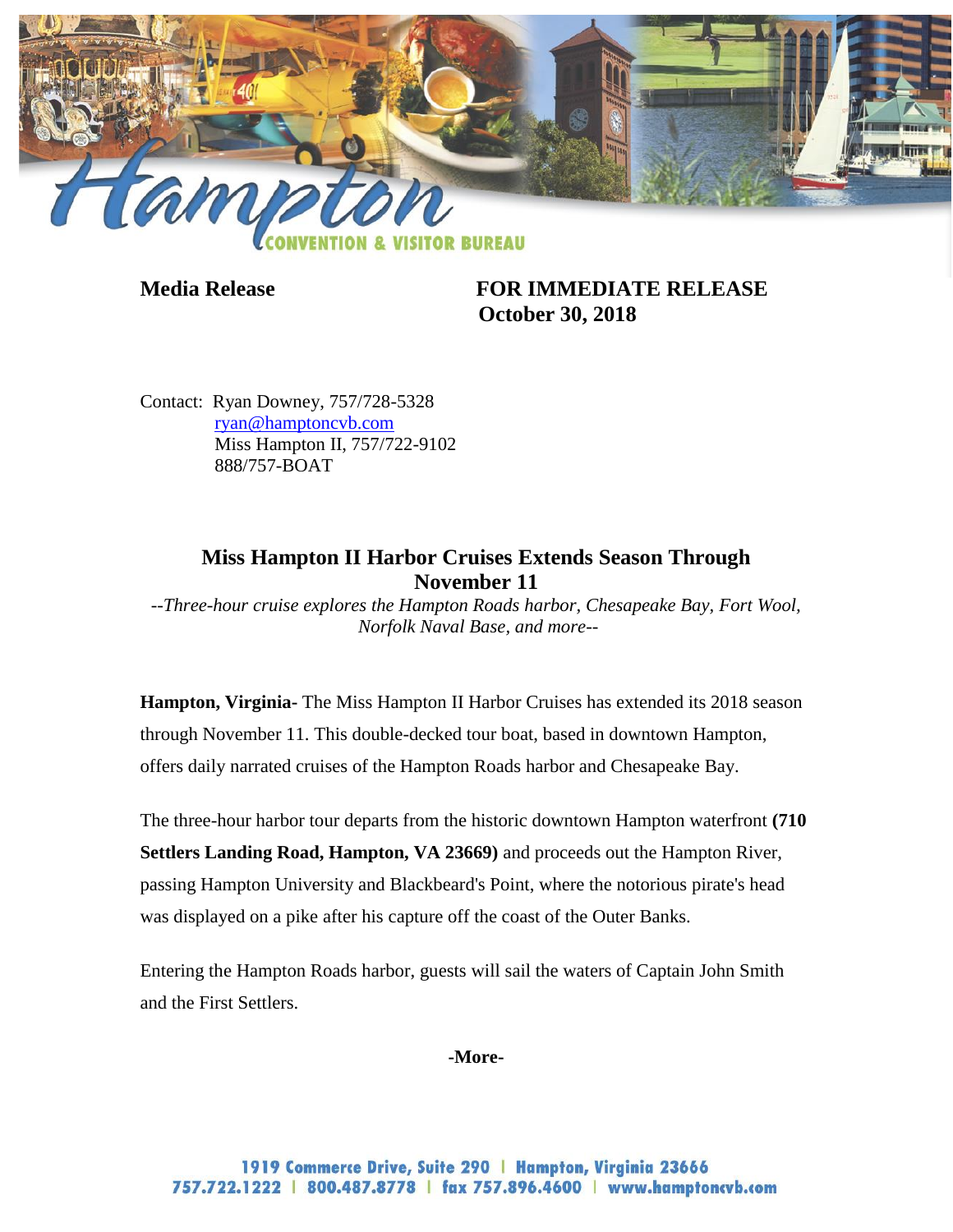### **Miss Hampton II Harbor Cruises Extends Season Through November 11- Page 2**

The tour continues past historic Fort Monroe and the Old Point Comfort Lighthouse, the oldest continuously operating lighthouse in America.

After an awe-inspiring view of the magnificent Chesapeake Bay the cruise will stop (weather permitting) for a 30-minute guided walking tour of the Civil War island fortress, Fort Wool.

The highlight of the entire harbor tour is an in-depth view of the massive warships at the world's largest naval instillation, the Norfolk Naval Base, home to aircraft carriers, nuclear-powered submarines, and various types of support ships.

The return trip to Hampton features a captivating narrative of the famous Battle of the Ironclads: the Monitor and the Merrimac!

## **Miss Hampton II 2018 Pricing**

| <b>Adults:</b>                        | $$27.00 + tax$         |
|---------------------------------------|------------------------|
| Senior (over60):                      | $\$25.00 + \text{tax}$ |
| <b>Military (Active or Reserves):</b> | $$13.50 + tax$         |
| Child age 7 to 12:                    | $$17.00 + tax$         |
| Child under 6:                        | FREE                   |